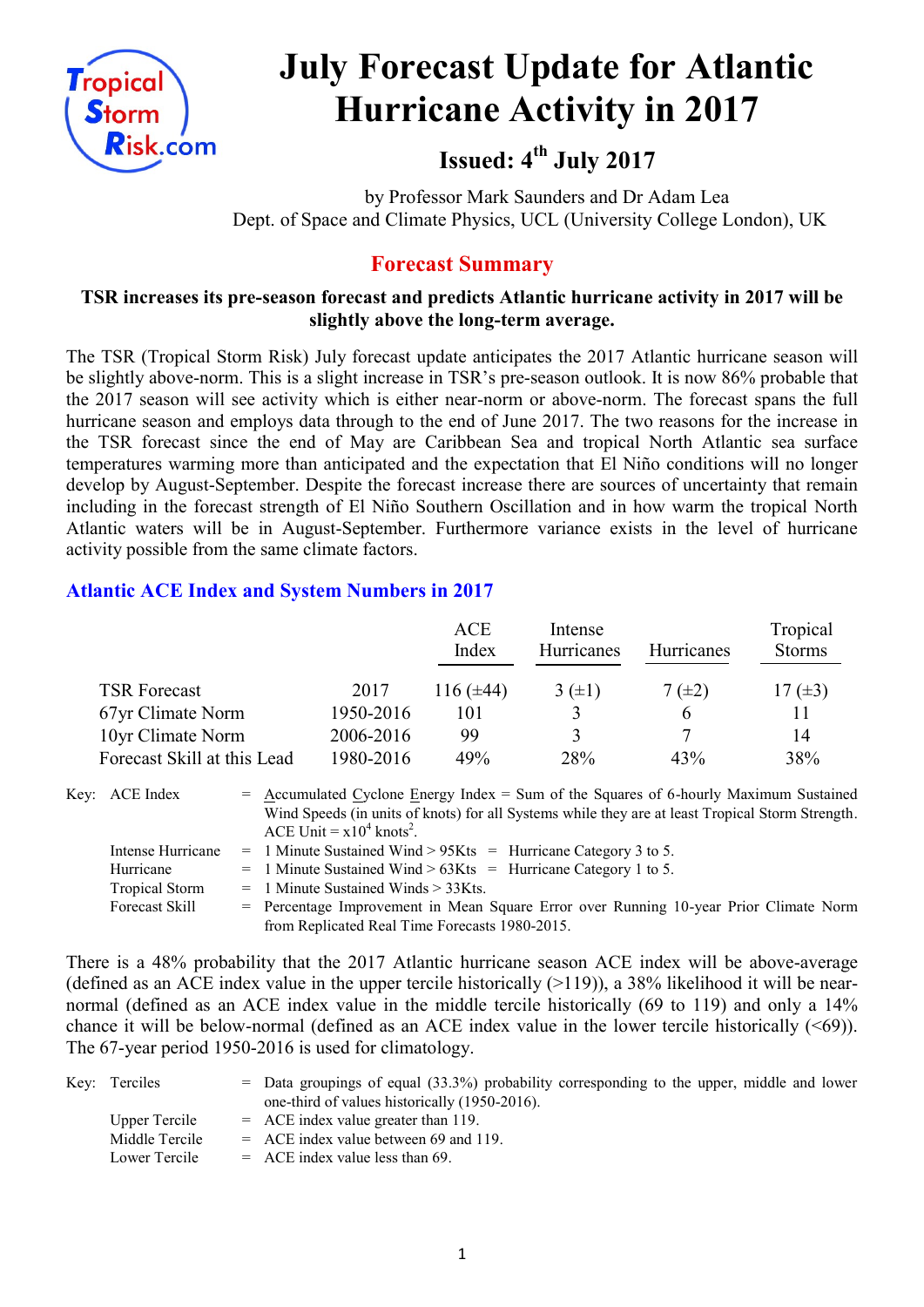#### **ACE Index & Numbers Forming in the MDR, Caribbean Sea and Gulf of Mexico in 2017**

|                             |           | <b>ACE</b><br>Index | Intense<br>Hurricanes | <b>Hurricanes</b> | Tropical<br><b>Storms</b> |
|-----------------------------|-----------|---------------------|-----------------------|-------------------|---------------------------|
| <b>TSR Forecast</b>         | 2017      | $99 \ (\pm 41)$     | $3(\pm 1)$            | 5 $(\pm 2)$       | 13 $(\pm 2)$              |
| 67yr Climate Norm           | 1950-2016 | 79                  |                       | 4                 | 7                         |
| 10-yr Climate norm          | 2006-2016 | 82                  |                       |                   | 10                        |
| Forecast Skill at this Lead | 1980-2016 | 50%                 | 35%                   | 59%               | 61%                       |

The Atlantic hurricane Main Development Region (MDR) is the region  $10^{\circ}$ N-20<sup>o</sup>N,  $20^{\circ}$ W-60<sup>o</sup>W between the Cape Verde Islands and the Caribbean Lesser Antilles. A storm is defined as having formed within this region if it reached at least tropical depression status while in the area.

There is a 57% probability that the 2017 Atlantic hurricane season ACE index will be above-average (defined as an ACE index value in the upper tercile historically (>92)), a 34% likelihood it will be nearnormal (defined as an ACE index value in the middle tercile historically (43 to 92) and only a 9% chance it will be below-normal (defined as an ACE index value in the lower tercile historically (<43)). The 67 year period 1950-2016 is used for climatology.

#### **USA Landfalling ACE Index and Numbers in 2017**

|                             |           | <b>ACE</b><br>Index | <b>Hurricanes</b> | Tropical<br><b>Storms</b> |
|-----------------------------|-----------|---------------------|-------------------|---------------------------|
| <b>TSR Forecast</b>         | 2017      | 19                  |                   |                           |
| 67yr Climate Norm           | 1950-2016 | 2.3                 |                   | $\mathbf{a}$              |
| 10yr Climate Norm           | 2006-2016 | 16                  |                   | 2                         |
| Forecast Skill at this Lead | 1980-2016 | $5\%$               | 8%                | 8%                        |

| Key: ACE Index | $=$ Accumulated Cyclone Energy Index $=$ Sum of the Squares of hourly Maximum Sustained                |
|----------------|--------------------------------------------------------------------------------------------------------|
|                | Wind Speeds (in units of knots) for all Systems while they are at least Tropical Storm                 |
|                | Strength and over the USA Mainland (reduced by a factor of 6). ACE Unit $= x10^4$ knots <sup>2</sup> . |
|                | Strike Category = Maximum 1 Minute Sustained Wind of Storm Directly Striking Land.                     |
|                |                                                                                                        |

USA Mainland  $=$  Brownsville (Texas) to Maine

USA landfalling intense hurricanes are not forecast since we have no skill at any lead.

There is a 45% probability that in 2017 the USA landfalling ACE index will be above average (defined as a USA ACE index value in the upper tercile historically (>2.48)), a 27% likelihood it will be near-normal (defined as a USA ACE index value in the middle tercile historically (1.03 to 2.48)) and a 28% chance it will be below-normal (defined as a USA ACE index value in the lower tercile historically (<1.03)). The 67-year period 1950-2016 is used for climatology.

#### **Caribbean Lesser Antilles Landfalling Numbers in 2017**

|                             |           | ACE<br>Index | Intense<br>Hurricanes | <b>Hurricanes</b> | Tropical<br><b>Storms</b> |
|-----------------------------|-----------|--------------|-----------------------|-------------------|---------------------------|
| <b>TSR Forecast</b>         | 2017      | l ()         |                       |                   |                           |
| 67yr Climate Norm           | 1950-2016 | 13           |                       |                   |                           |
| 10yr Climate Norm           | 2006-2016 | 09           |                       |                   |                           |
| Forecast Skill at this Lead | 1980-2016 | 24%          | 8%                    | 19%               | $7\%$                     |

Key:  $ACE Index = Accumulated Cyclone Energy Index = Sum of the Squares of hourly Maximum Sustainable$ Wind Speeds (in units of knots) for all Systems while they are at least Tropical Storm Strength and within the region 10˚-18˚N, 63˚-60˚W (reduced by a factor of 6). ACE Unit =  $x10^4$  knots<sup>2</sup>.

Strike Category = Maximum 1 Minute Sustained Wind of Storm Directly Striking Land.

Lesser Antilles = Island Arc from Anguilla to Trinidad Inclusive.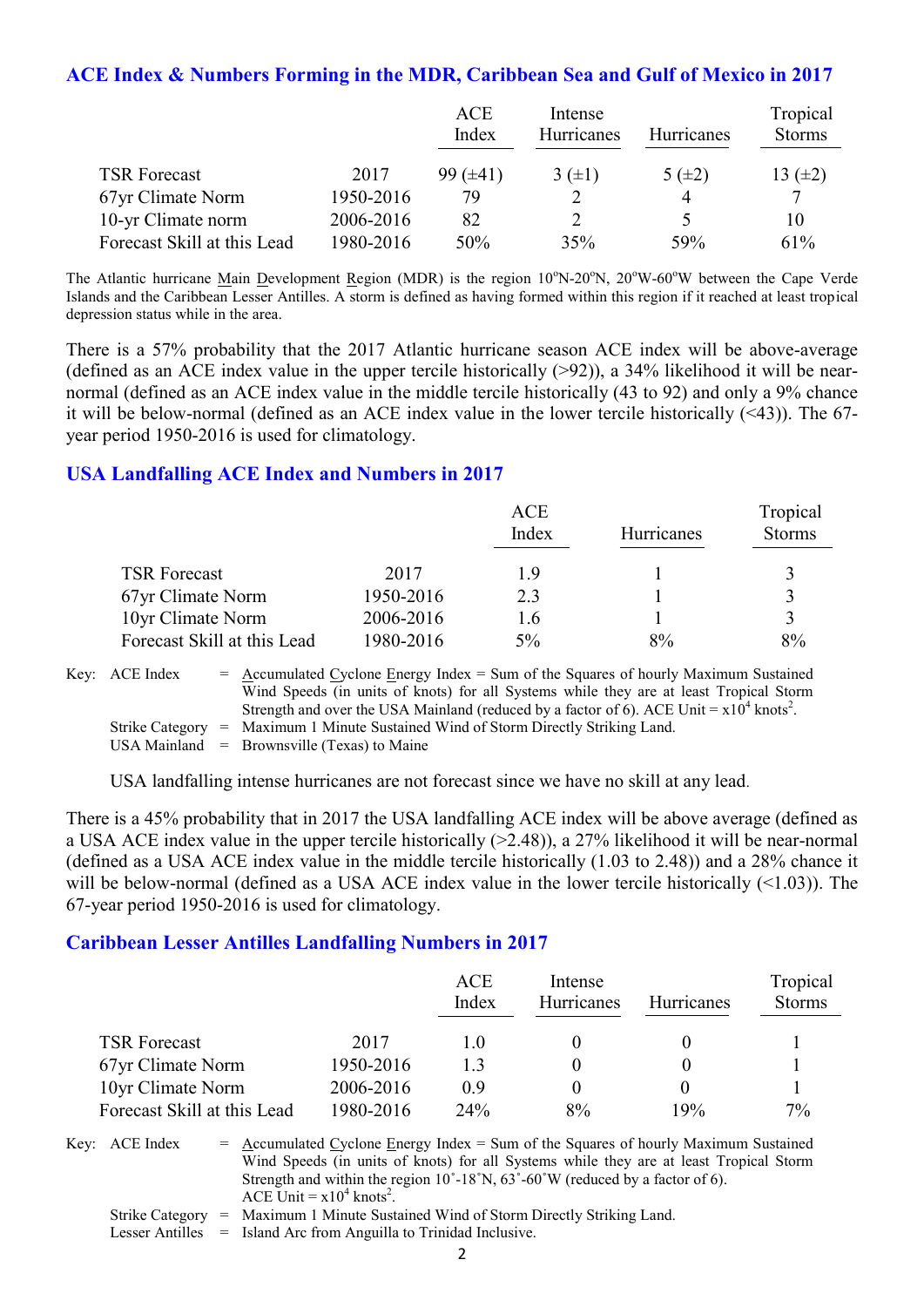# **Methodology and Key Predictors for 2017**

The TSR statistical seasonal hurricane forecast model divides the North Atlantic into three regions and employs separate forecast models for each region before summing the regional hurricane forecasts to obtain an overall forecast. For two of these three regions (tropical North Atlantic, and the Caribbean Sea and Gulf of Mexico) the forecast model pools different environmental fields involving August-September sea surface temperatures (SSTs) and July-September trade wind speed to select the environmental field or combination of fields which gives the highest replicated real-time skill for hurricane activity over the prior 10-year period. The nature of this process means that the details of the seasonal forecast model can vary subtly from year-to-year and also with lead time within the same year. Separate forecast models are employed to predict the July-September trade wind speed and to predict the August-September SSTs. Finally bias corrections are employed for each predictand based on the forecast model performance for that predictand over the prior 10 years.

The main factors behind the TSR forecast for a slightly above-norm hurricane season in 2017 are the anticipated slight enhancing effect of the July-September forecast trade wind at 925mb height over the Caribbean Sea and tropical North Atlantic region  $(7.5^{\circ}N - 17.5^{\circ}N, 30^{\circ}W - 100^{\circ}W)$ , and the slight enhancing effect of the August-September forecast sea surface temperature for the Atlantic MDR  $(10^{\circ}N -$ 20<sup>o</sup>N, 20<sup>o</sup>W – 60<sup>o</sup>W). The current forecasts for these predictors are 0.66 $\pm$ 0.68 ms<sup>-1</sup> weaker than normal which is weaker than the pre-season forecast of  $0.10\pm0.70$  ms<sup>-1</sup> weaker than normal (1980-2016) climatology), and  $0.45\pm0.19^{\circ}$ C warmer than normal which is warmer than the pre-season forecast value of  $0.30\pm0.22$ <sup>o</sup>C warmer than normal (1980-2016 climatology). The July-September 2017 trade wind prediction includes the current (mid June 2017) consensus ENSO outlook for August-September 2017 issued by the International Research Institute for Climate and Society at *http://iri.columbia.edu/ourexpertise/climate/fore-casts/enso/current*. The forecast skills for these predictors at this lead are 50% and 65% respectively assessed for 1980-2016. However, it should be stressed that sizeable uncertainties in these predictors and in the resultant hurricane forecast still remain. Weaker than normal trade wind speed favours increased vorticity and reduced vertical wind shear where Atlantic hurricanes form. Warmer than normal waters provide more heat and moisture to aid hurricane formation and intensification.

#### **The Precision of Seasonal Hurricane Forecasts**

The figure on the next page displays the seasonal forecast skill for North Atlantic hurricane activity for the most recent 14-year period between 2003 and 2016. This assessment uses the seasonal forecast values issued publicly in real-time by the three forecast centres TSR, NOAA (National Oceanic and Atmospheric Administration) and CSU (Colorado State University). Skill is assessed as a function of lead time for two measures of hurricane activity: ACE and hurricane numbers.

Forecast precision is assessed using the Mean Square Skill Score (MSSS) which is the percentage improvement in mean square error over a climatology forecast. Positive skill indicates that the model performs better than climatology, while a negative skill indicates that it performs worse than climatology. Two different climatologies are used: a fixed 50-year (1951-2000) climatology and a running prior 10 year climate norm.

It should be noted that NOAA does not issue seasonal hurricane outlooks before late May and that CSU stopped providing quantitative extended-range hurricane outlooks from the prior December in 2011. It is clear from the figure that there is little skill in forecasting the upcoming number of hurricanes from the previous December. Skill climbs slowly as the hurricane season approaches with moderate-to-good skill levels being achieved from early August.

TSR was the best performing statistical seasonal forecast model at all lead times for 2003-2016.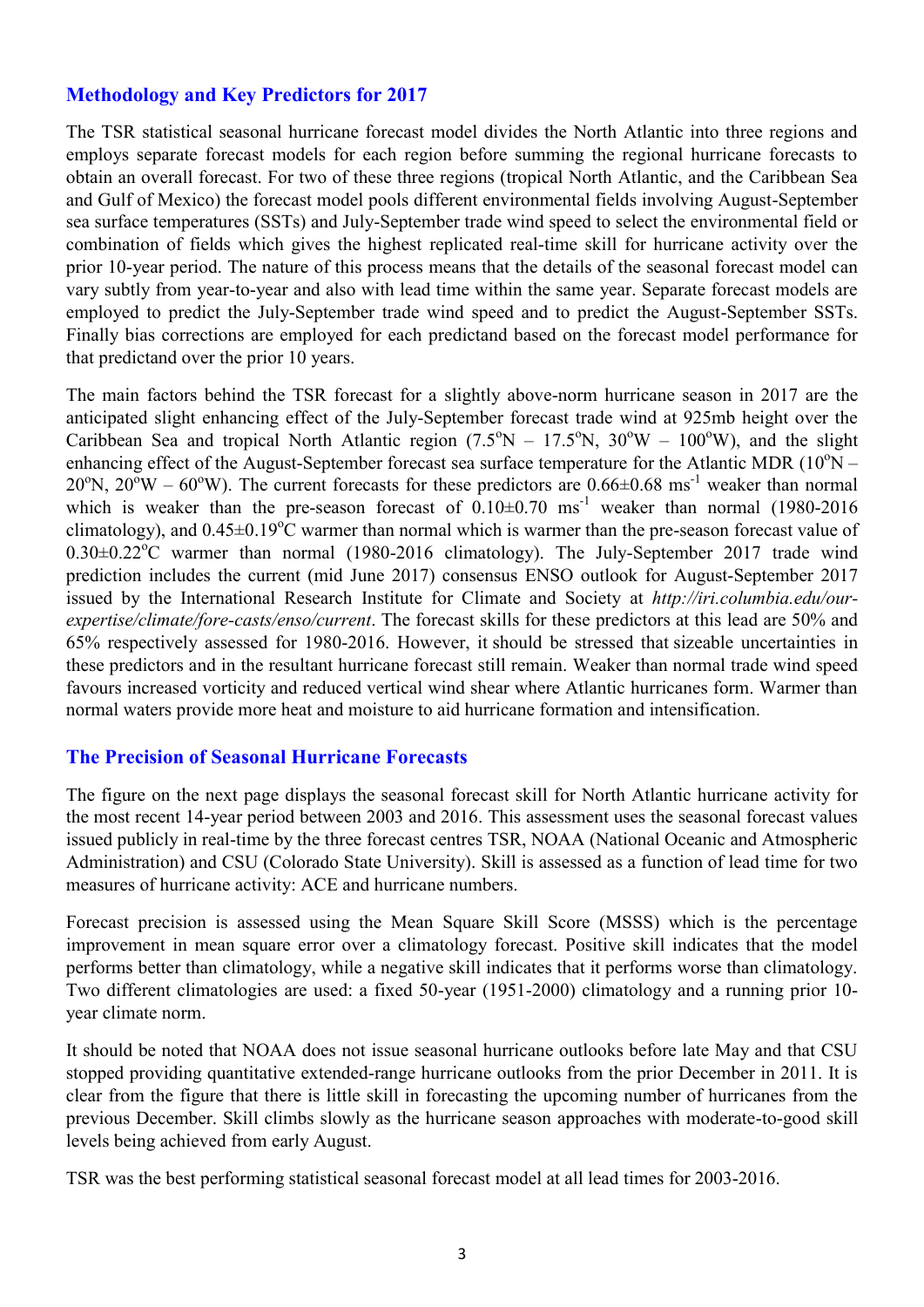

Further information about the accuracy of the TSR seasonal outlooks and the long-term validity of the TSR seasonal model may be obtained from these two new publications:

- 1. Klotzbach, P. J., M. A. Saunders, G. D. Bell and E. S. Blake (2017), North Atlantic seasonal hurricane prediction: underlying science and an evaluation of statistical models, in *Climate Extremes: Patterns and Mechanisms*, Geophys. Monogr. Ser., vol 226, edited by S-Y. Wang et al., pp. 315-328, American Geophysical Union, John Wiley & Sons. (Please see section 19.2.5 – pages 323-325).
- 2. Saunders, M. A., P. J. Klotzbach and A. S. R. Lea (2017), Replicating annual North Atlantic hurricane activity 1878-2012 from environmental variables, *J. Geophys. Res. Atmos*., 122, doi:10.1002/2017JD026492.

#### **Further Information and Next Forecast**

Further information about TSR forecasts and verifications may be obtained from the TSR web site *http://www.tropicalstormrisk.com*. The final TSR forecast update for the 2017 Atlantic hurricane season will be issued on the  $4<sup>th</sup>$  August 2017.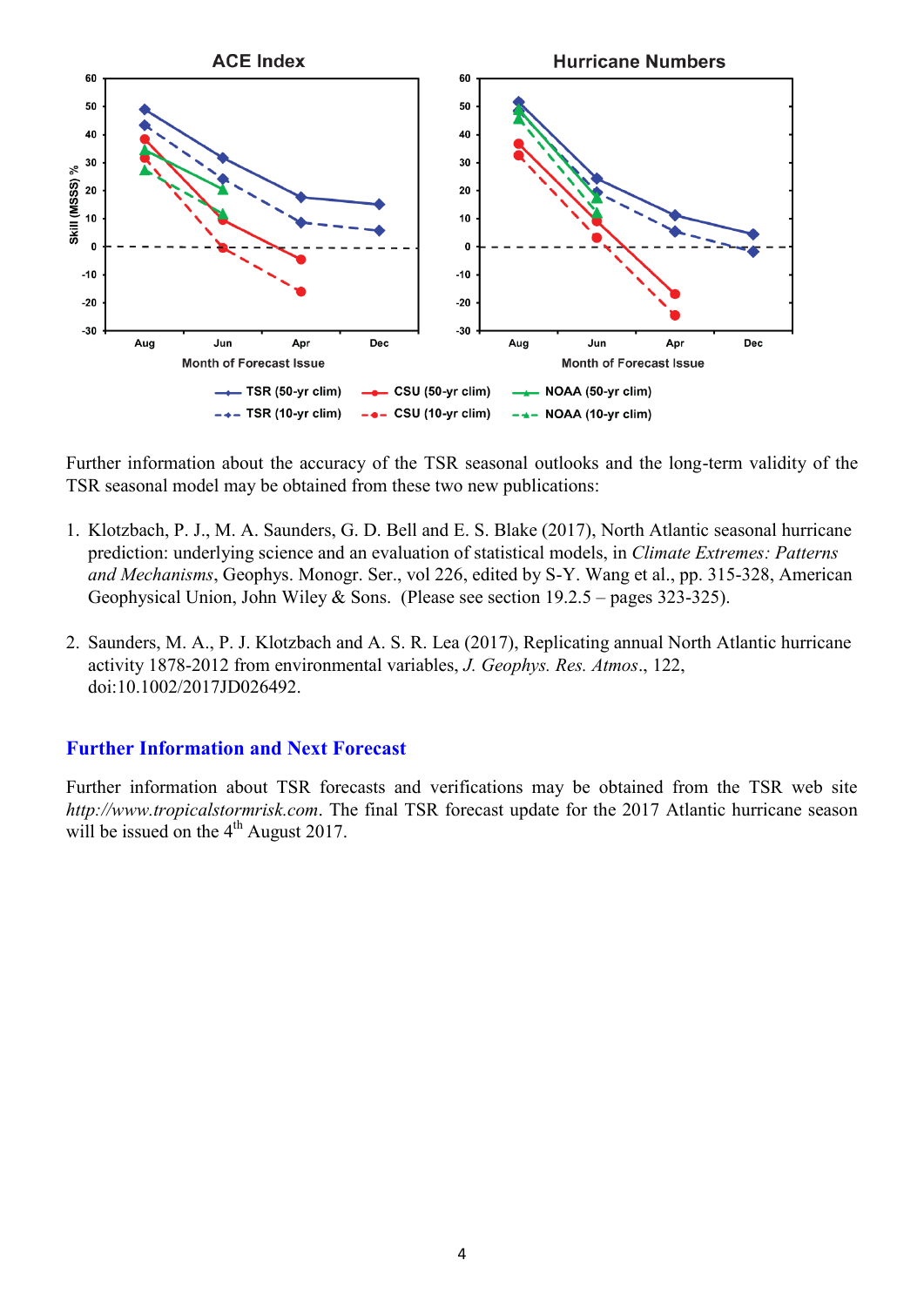# **Appendix – Predictions from Previous Months**

| <b>Atlantic ACE Index and System Numbers 2017</b> |              |                     |                                    |            |                       |  |  |
|---------------------------------------------------|--------------|---------------------|------------------------------------|------------|-----------------------|--|--|
|                                                   |              | <b>ACE</b><br>Index | Named<br>Tropical<br><b>Storms</b> | Hurricanes | Intense<br>Hurricanes |  |  |
| Average Number (1950-2016)                        |              | 101                 | 11                                 | 6          | 3                     |  |  |
| Average Number (2007-2016)                        |              | 99                  | 14                                 | 7          | 3                     |  |  |
|                                                   | 4 July 2017  | 116 $(\pm 44)$      | 17 $(\pm 3)$                       | $7(\pm 2)$ | 3(±1)                 |  |  |
|                                                   | 26 May 2017  | 98 $(\pm 48)$       | 14 $(\pm 4)$                       | $6(\pm 3)$ | 3(±2)                 |  |  |
| <b>TSR Forecasts</b>                              | 4 Apr 2017   | $67 (\pm 57)$       | 11 $(\pm 4)$                       | $4(\pm 3)$ | $2 (+2)$              |  |  |
|                                                   | 13 Dec 2016  | 101 $(\pm 58)$      | 14 $(\pm 4)$                       | $6(\pm 3)$ | 3(±2)                 |  |  |
|                                                   | 1 June 2017  | 100                 | 14                                 | 6          | 2                     |  |  |
| <b>CSU</b> Forecasts                              | 6 April 2017 | 75                  | 11                                 | 4          | 2                     |  |  |
| <b>NOAA Forecast</b>                              | 25 May 2017  | 75-155              | $11 - 17$                          | 5-9        | $2 - 4$               |  |  |
| UK Met Office                                     | 1 June 2017  | 145                 | 13                                 | 8          |                       |  |  |

### **1. Atlantic ACE Index and System Numbers\***

\* These numbers include tropical storms Arlene, Bret and Cindy which formed before 30<sup>th</sup> June 2017.

#### **2. MDR, Caribbean Sea and Gulf of Mexico ACE Index and Numbers**

| MDR, Caribbean Sea and Gulf of Mexico ACE Index and Numbers 2017 |             |                     |                                    |            |                       |  |  |
|------------------------------------------------------------------|-------------|---------------------|------------------------------------|------------|-----------------------|--|--|
|                                                                  |             | <b>ACE</b><br>Index | Named<br>Tropical<br><b>Storms</b> | Hurricanes | Intense<br>Hurricanes |  |  |
| Average Number (1950-2016)                                       |             | 79                  |                                    | 4          |                       |  |  |
| Average Number (2007-2016)                                       |             | 99                  | 13                                 |            |                       |  |  |
| <b>TSR Forecasts</b>                                             | 4 July 2017 | 99 $(\pm 41)$       | 13 $(\pm 2)$                       | $6(\pm 2)$ | 3(±1)                 |  |  |
|                                                                  | 26 May 2017 | $80 (\pm 44)$       | $9(\pm 2)$                         | $4(\pm 2)$ | $2 (+1)$              |  |  |
|                                                                  | 4 Apr 2017  | 49 $(\pm 53)$       | $6(\pm 3)$                         | $2 (+2)$   | $(\pm 2)$             |  |  |

# **3. US ACE Index and Landfalling Numbers**

| <b>US Landfalling Numbers 2017</b> |             |                     |                                    |            |  |  |  |
|------------------------------------|-------------|---------------------|------------------------------------|------------|--|--|--|
|                                    |             | <b>ACE</b><br>Index | Named<br>Tropical<br><b>Storms</b> | Hurricanes |  |  |  |
| Average Number (1950-2016)         |             | 2.3                 |                                    |            |  |  |  |
| Average Number (2007-2016)         |             | 1.6                 |                                    |            |  |  |  |
|                                    | 4 July 2017 | 19                  |                                    |            |  |  |  |
| <b>TSR</b> Forecasts               | 26 May 2017 | 1.5                 |                                    |            |  |  |  |
|                                    | 4 Apr 2017  |                     |                                    |            |  |  |  |